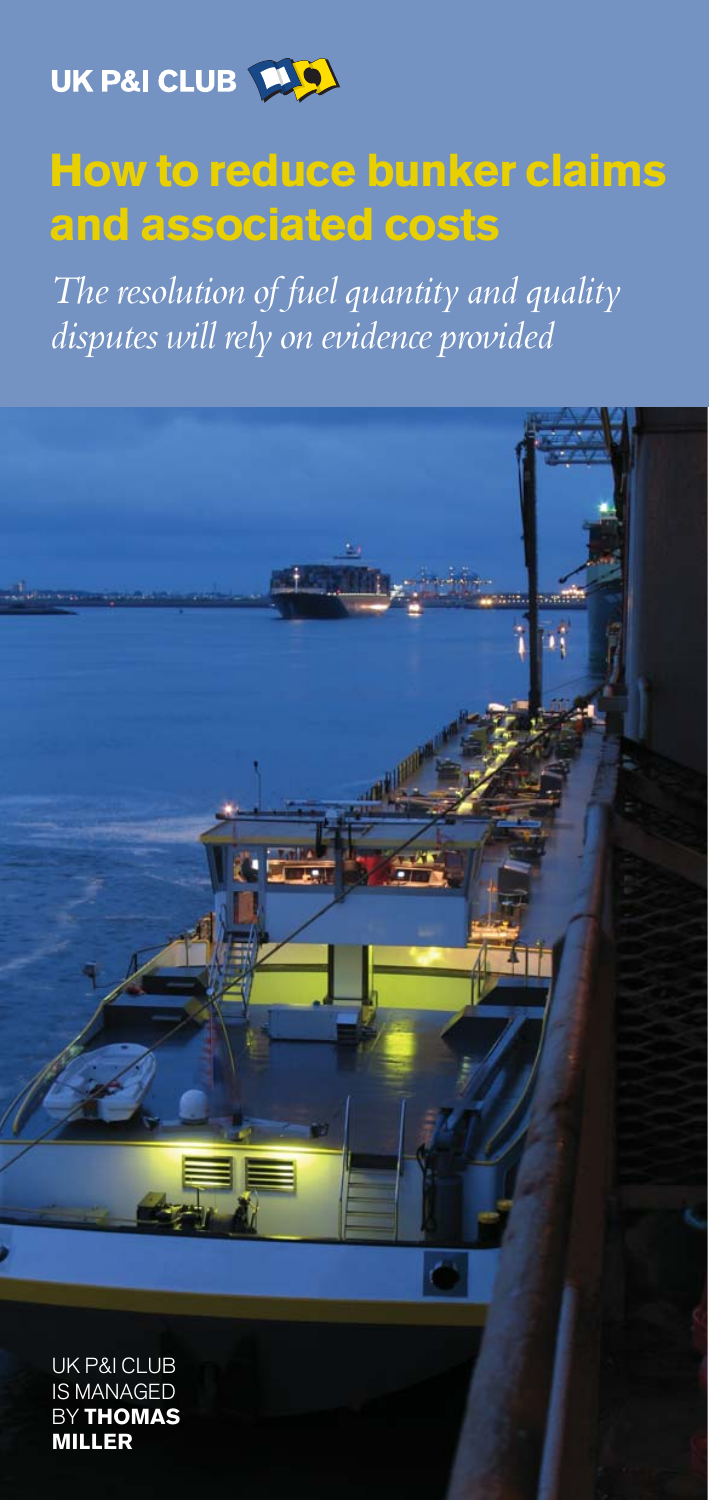#### How to reduce the risk of bunker quantity and quality claims and minimise associated costs

Fuel quantity and quality disputes are notoriously difficult to resolve and a satisfactory outcome will rely heavily on evidence provided by a ship's crew. Detailed and correct documentation is vital. The following steps should be followed to help prevent problems and provide essential evidence if a claim arises.

# FUEL QUANTITY

Quantity claims usually arise at the time of delivery and can be minimised if correct procedures are followed. The following checks and records must be made at the time of the delivery.

NB: If a shortage is not identified and the correct actions not taken at the time of delivery it would become almost impossible to recover any losses after the event.

#### Pre-delivery checks

- Always try to segregate new bunkers from pre-existing fuel. Loading into empty tanks will avoid incompatibility problems, make measurements easier, reduce the chance of spills and, if the new fuel has a quality defect, it will not contaminate other fuel.
- Before the delivery measure all ship's bunker tanks and record soundings or ullages and temperatures. Convert linear measurements to volumes using the tank calibration tables and take into account vessel trim and list. Use densities and correct petroleum tables to convert observed volumes to volumes at standard temperature and weight factor to determine metric tonnes. Record all your findings.
- Prepare a bunker loading plan comprising all tank measurements before the delivery and expected tank contents on completion of taking bunkers.
- Check that the bunker delivery note shows the type of fuel and quantity intended for delivery is according to that expected. Do not sign the bunker delivery note or sample labels before the delivery.
- Attend on the barge in the company of the barge master to measure and record the contents of all the cargo tanks, including any not designated for your delivery. Take the temperatures of the fuel in all the tanks. Look for any signs of foam on the surface of the fuel or excessive bubbles on the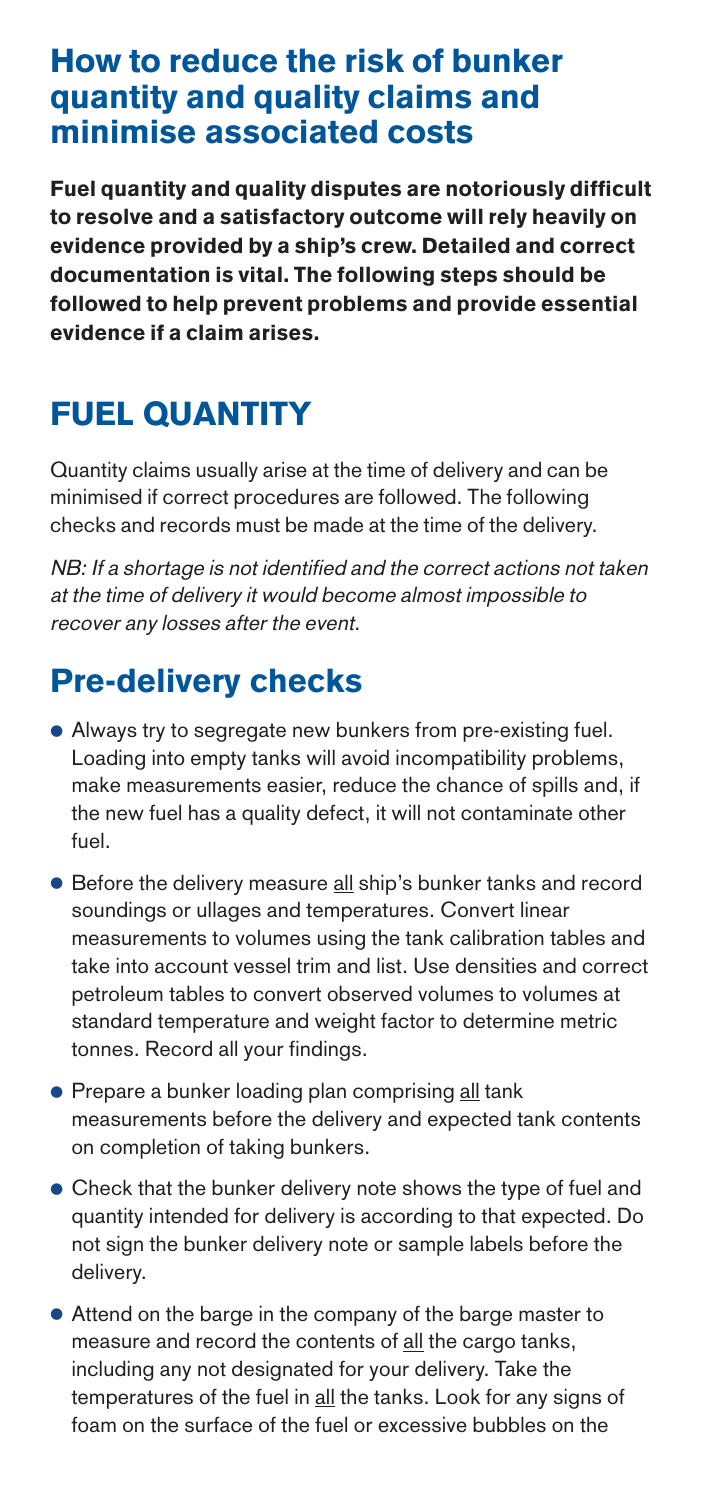sounding tape. This may indicate that air has been blown into the fuel. This is sometimes referred to as 'cappuccino'. Measurements under these conditions, tend to overstate the volume in the tanks. If excessive foaming is observed issue a letter of protest and consider calling an independent surveyor to evaluate the situation. Once the bunker transfer is under way it becomes impossible to resolve this issue.

- Check the barge calibration tables have an official certification stamp. If not, issue a letter of protest. Again, if you are not convinced that the tables are correct consider calling an independent surveyor.
- Use the barge calibration tables to convert linear measurements to volumes at observed temperature, taking into account any trim or list of the barge.
- Ensure that the barge master signs your record of barge tank contents and temperatures.
- Agree with the barge master that stripping of barge tanks will only be carried out at the end of the delivery as this process can introduce excessive air into the fuel and make measurements unreliable.
- Agree with the barge master that air-blowing of line content will only be carried out at the instructions of the chief engineer at the end of the delivery as this process can also introduce excessive air into the fuel and make measurements unreliable and also prevent spill/over-flow.
- Agree with the barge master where and how his delivery samples will be taken. Ideally this should be by continuous drip at the ship's receiving manifold, however, continuous drip at the barge discharge manifold should also be acceptable providing the process can be observed by a member of the ship's crew. If the barge master does not intend to take reliable continuous drip samples then issue a letter of protest and inform him that you will take delivery of samples he may issue later but you will record that they were not taken properly.
- If you are not content with the barge sampling procedure then ensure that you take a continuous drip sample at the ship's receiving manifold and invite the barge master to witness this process and sub division and labelling of samples on completion of the delivery.
- Carry out all pre-delivery checks and complete standard forms in accordance with the ship's management system and local regulations.

### Checks during the delivery

● Ensure continuous drip sampling is performed throughout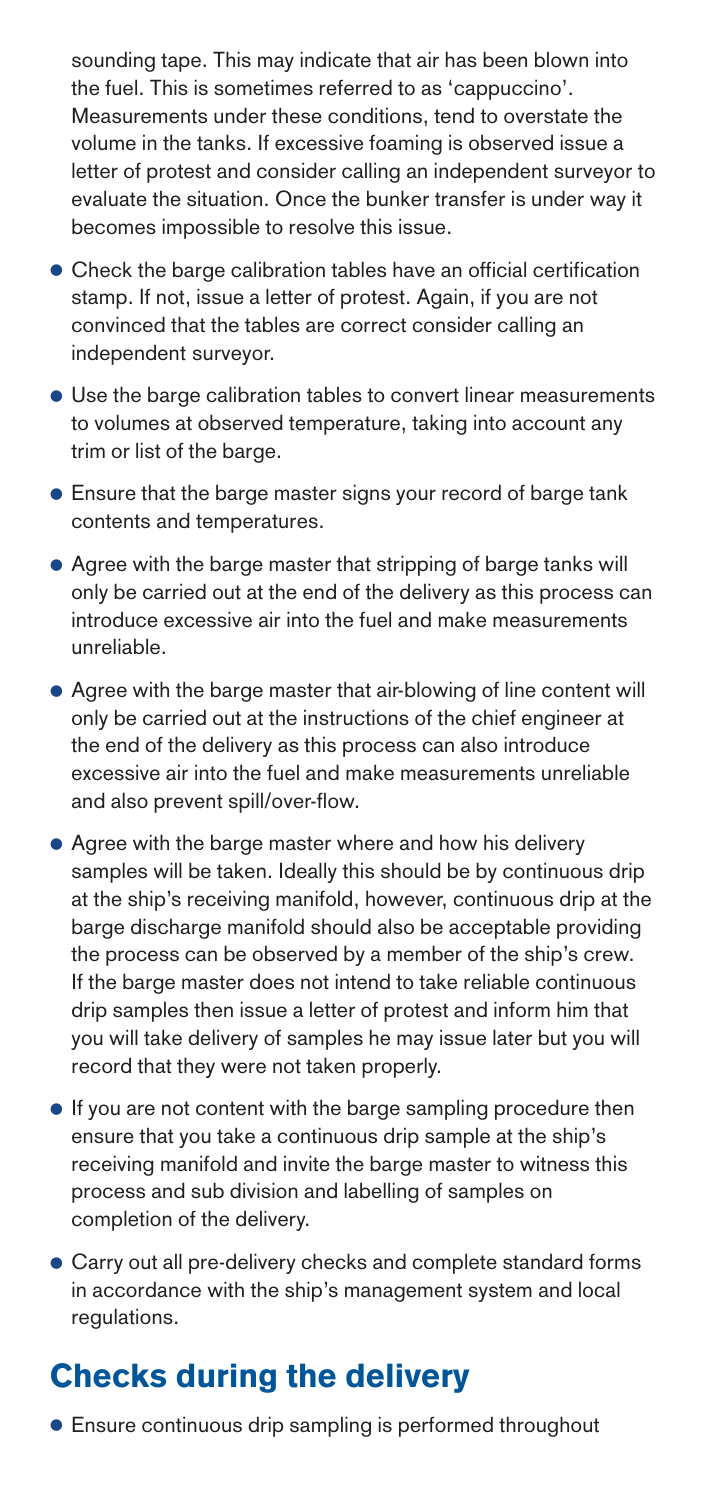the entire delivery. Do not stop the drip sampling until the barge master has confirmed that the transfer has been completed.

- Make sure the fuel being loaded is entering the tanks that you nominated and no fuel is passing to a non nominated tank. Top off tanks carefully to avoid over filling and spills.
- Listen for unusual noises from the barge, or excessive movement of the delivery hose as this may indicate stripping or air being introduced into the fuel by the barge operators. If in doubt attend on the barge to investigate and record any problems and issue a letter of protest if necessary.

#### Checks on completion of delivery

● Measure and calculate the quantity of fuel on board, by checking all ship's tanks and record your findings. Then subtract your starting quantity from your finishing quantity (whilst taking into account any consumption during delivery). This will provide the total quantity received.

NB: To calculate the volume at standard temperature and weight of fuel supplied you will need the density of the fuel and this is usually provided on the bunker delivery receipt but remember the true density can only be established by testing a drip sample.

- Attend on the barge and measure the contents and temperatures of all barge tanks together with the barge master and record your findings and ask him to agree and sign the record.
- Calculate the barge outturn and compare this against your ship received quantity. There may be a difference of a few tonnes due to measurement error and tank calibrations.
- If you are satisfied that the quantity provided on the bunker delivery receipt has been delivered and received into your tanks (allowing for a minor discrepancy) then sign the bunker receipt "for observed volume at temperature only".
- If you are not satisfied that you have received the quantity on the bunker delivery receipt then issue a letter of protest and if the apparent shortage is large (more than 10 tonnes on a large delivery) then you may consider appointing an independent surveyor to check the barge and your tanks.
- If a dispute results in the barge master agreeing to pump some more fuel to the ship make sure the drip sampling is continued throughout this period.
- Make sure the bulk drip sample is thoroughly mixed before and during filling of sub sample bottles. Ensure this process is witnessed by the barge master.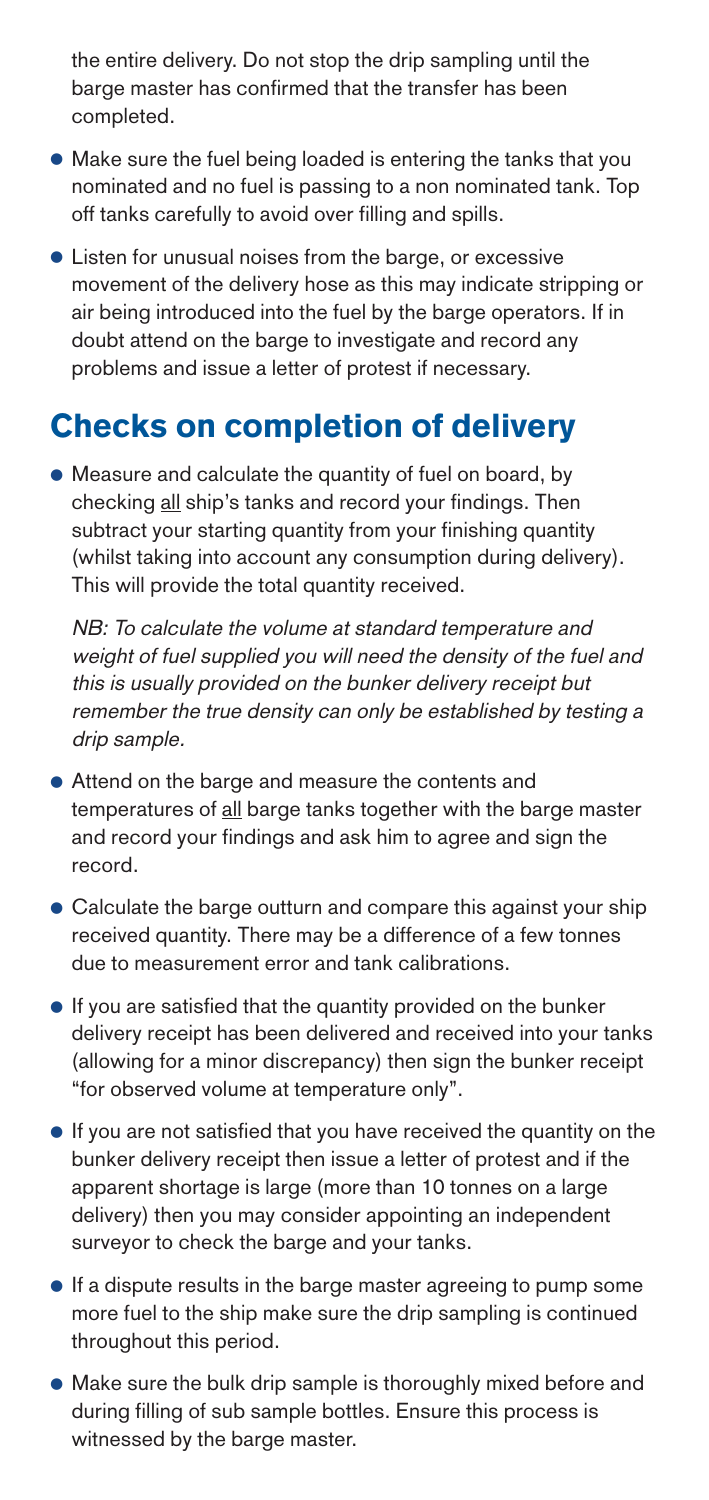- Label and seal the sub samples and obtain the signature of the barge master on all the sub samples.
- Do not sign labels of any samples issued by the supplier unless you are satisfied that they were taken and sub divided properly.
- Check that the bunker receipt only lists the seal numbers of samples that were taken properly by continuous drip. If the supplier insists on recording seal numbers on the bunker receipt for samples that were not properly taken and witnessed then issue a further letter of protest.
- Ensure you retain all records of measurements, sample data, letters of protest on file and inform your office of any problems as soon as possible in writing.
- Complete a final tank measurement and calculation report and enter the records of tank contents before and after loading in the oil record book and engine log book.

#### FUEL QUALITY

The fuel supplied to your ship should have been ordered on the basis that it will be compliant with the International Standard, ISO:8217 and be suitable for consumption with respect to environmental regulations applicable within the intended trading route of the ship. However production and distribution errors can result in supply of non-compliant fuel and this is unlikely to be obvious at the time of delivery. Owners should ensure that all fuels are sampled and tested to check compliance. The following checks should be made.

#### Before the delivery

- Agree with the barge master where and how his delivery samples will be taken. Ideally this should be by continuous drip at the ship's receiving manifold, however, continuous drip at the barge discharge manifold should also be acceptable providing the process can be observed by a member of the ship's crew. If the barge master does not intend to take reliable continuous drip samples then issue a letter of protest and inform him that you will take delivery of samples he may issue later but you will record that they were not taken properly.
- Check the drip sampling device is fully operational and clean and fit a clean collection bag.
- Always try to segregate new bunkers from pre-existing fuel. Loading into empty tanks will avoid incompatibility problems, make measurements easier, reduce the chance of spills and if the new fuel has a quality defect it will not contaminate other fuel. Also you should be able to consume previous fuel during the period you are waiting on test results for the new fuel.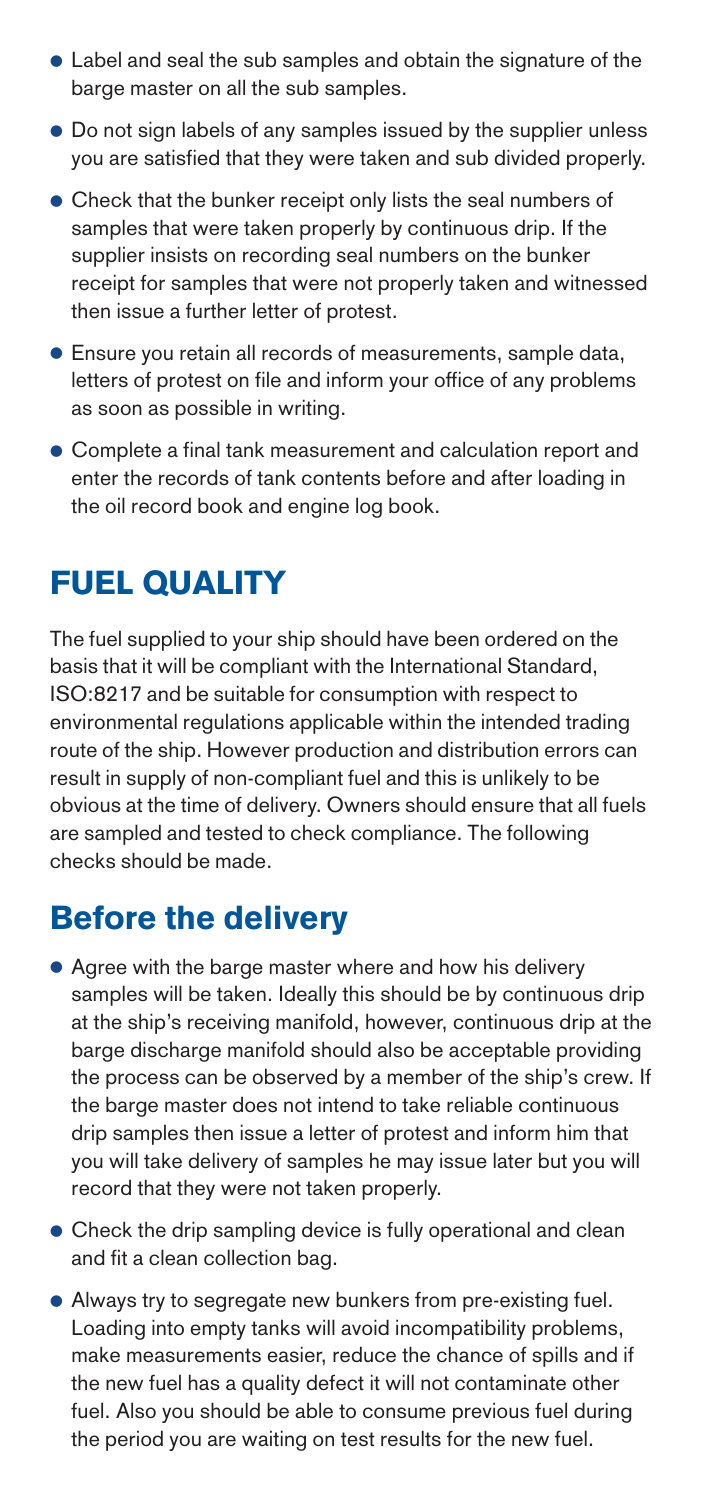## During the delivery

● Ensure that a continuous drip sample is obtained throughout the entire delivery. This should be approximately 5 litres.

#### On completion of the delivery

- Fully mix the bulk drip sample. If the fuel is cold then warm it in the engine room to make sure it can be properly shaken and mixed. The barge master should be invited to witness sample preparations.
- Fill at least four 1 litre sample bottles, adding fuel to each bottle a little at a time and making multi-passes over the bottles. The bulk sample container should be mixed or shaken several times during this process.
- Label and seal all the samples. Make sure the following is recorded on the labels: Ship's name, port, barge name, date, type of fuel (HFO/MDO), sampling method, sampling location, seal number. The chief engineer and barge master must sign the labels.
- Make a list of the samples and their seal numbers with remarks on how they were distributed e.g. Ship retained, barge retained, test laboratory. One sample should be issued to the barge and a signed receipt should be obtained.
- Check that the bunker delivery receipt records all the seal numbers and distribution.
- If the barge master issues samples that were not taken under agreed witness conditions then sign for "receipt only - source unknown". A letter of protest should also be issued.

#### NB: Marpol sample

It is the duty of the supplier to issue the ship with a Marpol sample and the seal number of this should be recorded on the bunker receipt. If the barge master and ship's crew agreed on taking only one set of samples, either at the barge manifold or ship manifold then one of these may be designated the Marpol sample. A ship taken sample cannot be termed a Marpol sample unless this is agreed with the barge master and the seal number is recorded on the bunker receipt. If the bunker receipt lists any seal numbers of samples that were not taken by the correct method then issue a letter of protest. There cannot be two Marpol samples for one delivery.

- One delivery sample should be sent for testing. This is best arranged through a routine bunker testing service as this would provide a fast turnaround of results.
- If possible do not use the new fuel until you have received the test results.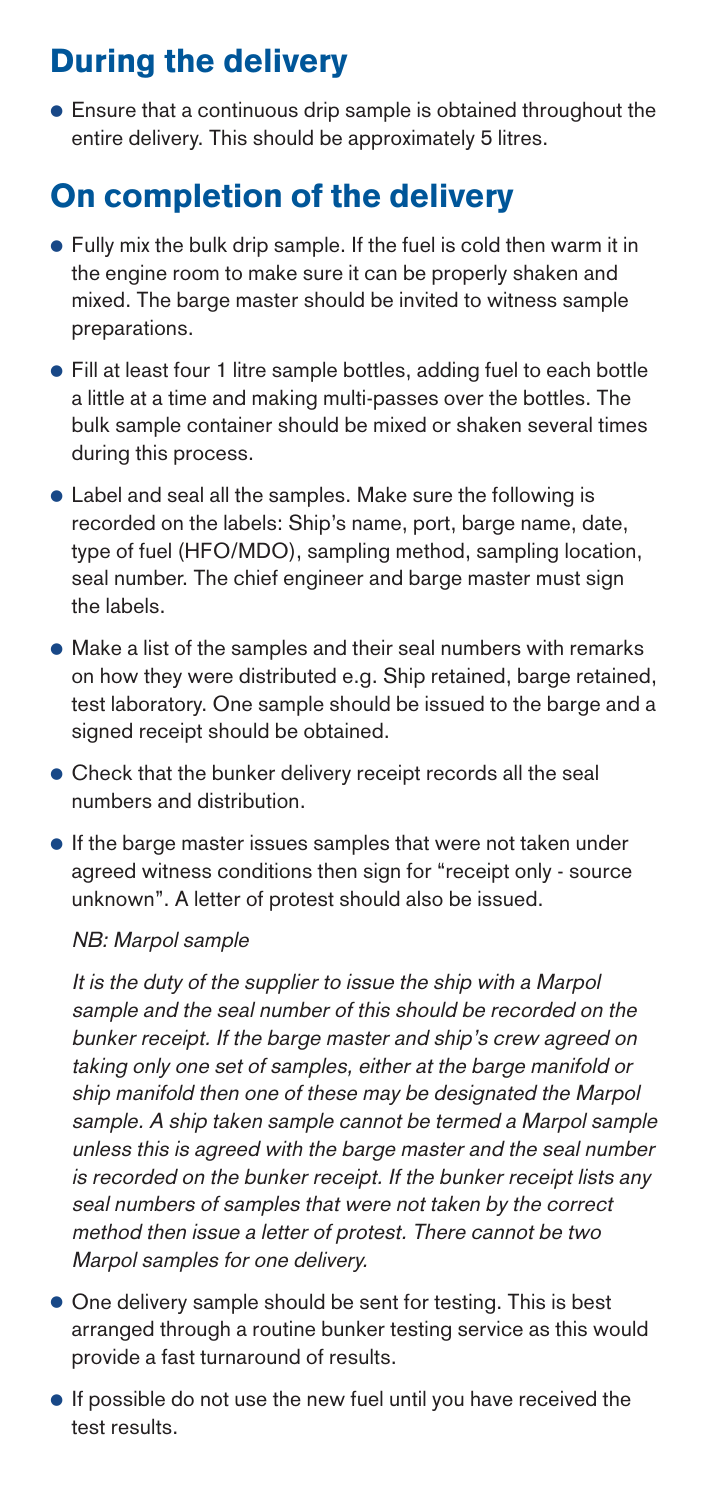- Check the laboratory test report and take into account any recommendations given by the laboratory such as heating and use of purifiers. Record in the engine log book the use of purifiers and fuel temperatures.
- Always record, in the engine log book, every day the primary bunker tank being used for transfer to the settling tank.
- If you experience problems with fuel treatment or engine performance then ensure that appropriate entries are made in the engine log book.
- If you suspect that the new fuel has some quality defect, due to filter, purifier or engine problems then take samples before and after the purifier and before the engine, after the fine filters. Take great care with sampling hot fuel oil. Label and seal the samples and ensure the labels contain all relevant information on when, where and how the samples were taken. Send them to the laboratory as soon as possible.
- If the purifiers or filters are blocking, then obtain samples of the sludge for testing.
- Take photographs of purifiers and filters to demonstrate the problem.
- If engine components sustain damage then preserve the damaged parts as evidence.
- Keep your head office fully informed of problems as they will need to communicate with the charterer and or fuel supplier and arrange for attendance of a surveyor.